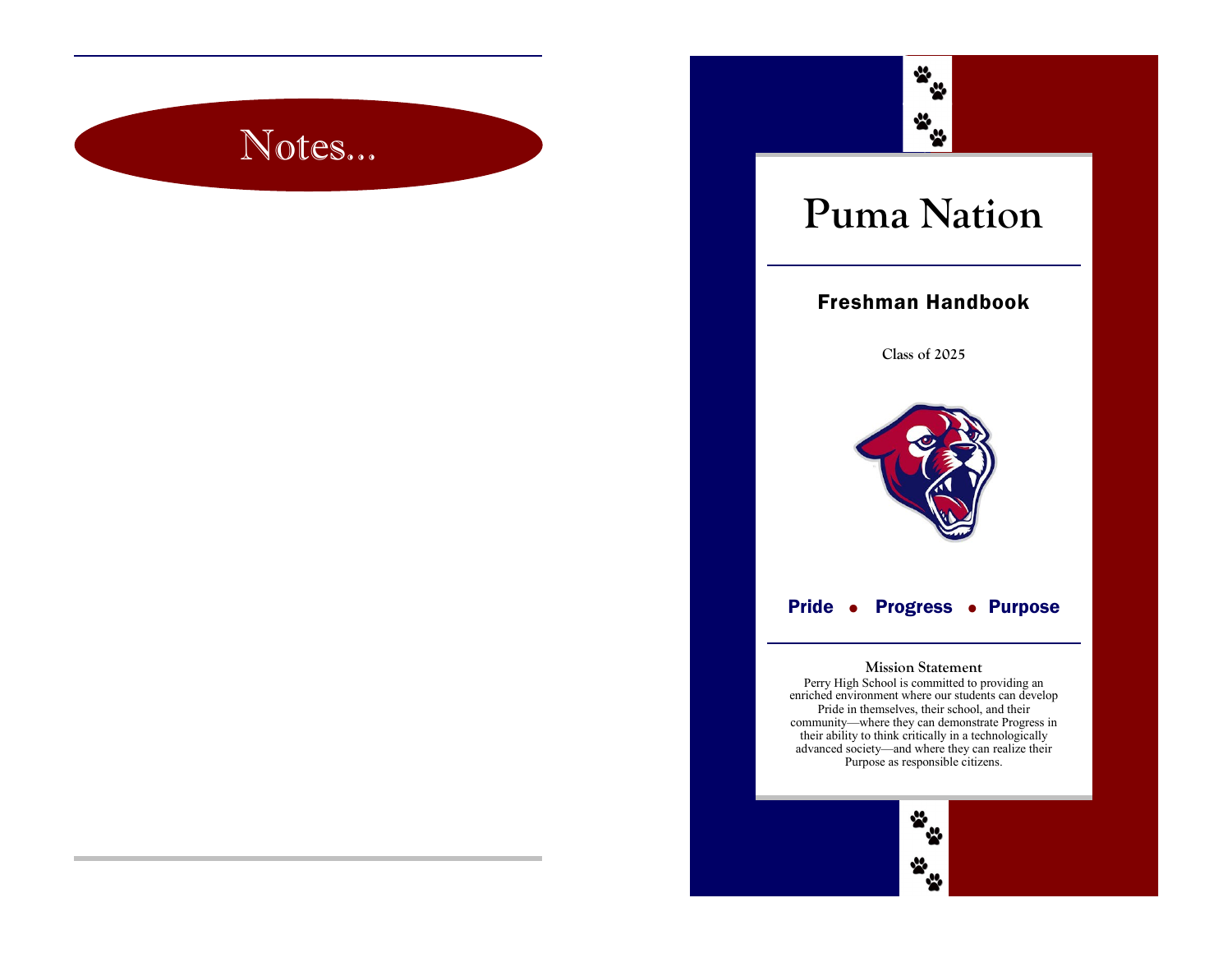# Fab F.R.O.S.H

Fab F.R.O.S.H is a part of our commitment to Chandler Unified School District's Journey 2025 plan. PHS is working hard to provide academic support, monitor attendance issues, increase communication and enhance connections for our 9th graders.

#### 5.5 Relationships **Opportunity**  Support Hard Work

**Our Mission: Through a challenging and caring environment, PHS 9th graders will be supported to ensure a smooth transition into high school and will experience success to build a foundation that enables them to excel through high school and beyond. Freshman core teachers, freshman counselors, and administration will work collaboratively to facilitate student growth and achievement.** 

#### **Freshman Team Goals:**

- **Offer increased academic support to reach 5.5 credits upon moving to Sophomore year**
- **Increase student attendance rate**
- **LINK students and parents to PHS through increased connections, communication and activities**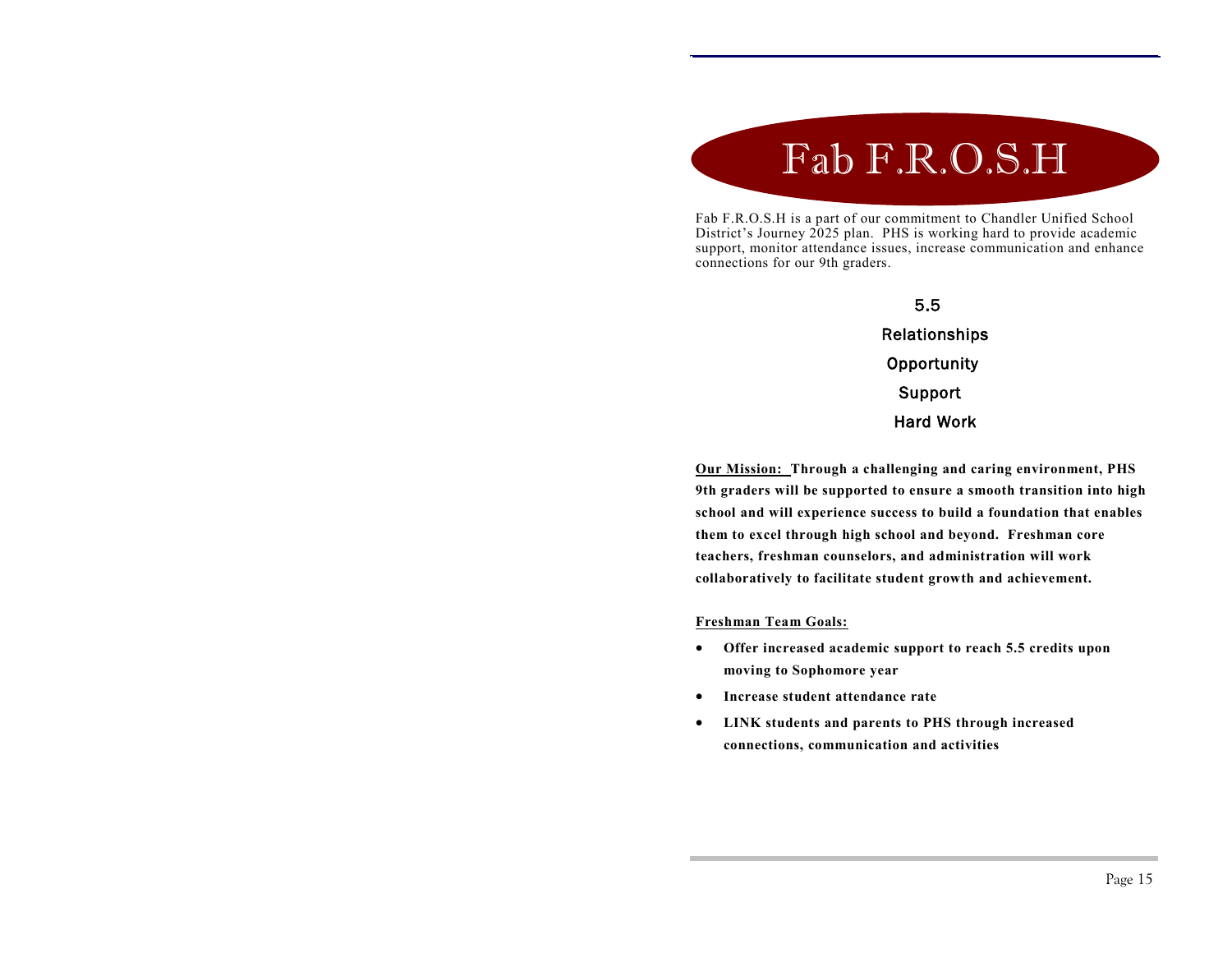#### **Tips for Success**

Get Organized: Obtain school supplies and create an organizational plan that works for you. Not sure where to begin? Ask for help. Note: a daily planner will be offered to all freshman. Visit teachers' websites to look for required supplies, syllabi, etc. Once teachers hand out their course syllabi, keep a hard copy to reference throughout the year.

#### Stay Informed:

- Parents: attend Open House on Thursday, August 5th. Meet your student's teachers.
- Visit the Perry HS website and individual teacher websites regularly.
- Check our Freshman page on the website often (from the Perry High home page, click on "information" then "Freshman Resources".
- Sign up for E-Blast and receive notification when websites are updated. *http://www.mychandlerschools.org/register*
- Check Infinite Campus regularly. Sign up for updates to be sent to your phone. *\*https://www.cusd80.com/parentportal*
- Contact classroom teachers with questions regarding academic progress. Keep a copy of your student's schedule to use to create a group email, and check in periodically. All emails are set up in the following manner: *lastname.firstname@cusd80.com*
- Follow us on Twitter: @PerryPumas07 and our Freshman Twitter @PHS\_FROSH

#### Be Involved:

- Parents/Students—become involved at Perry. Attend activities and athletic events. Become a Puma Nation Fan. We have so much to offer. Be proud of you school!
- Parents—talk to your student daily. Ask about school, friends and life.
- Students— Be proactive. Ask for help. Talk to your teachers. Attend tutoring. Sometimes success takes extra effort, and there is no shame in needing assistance. Being successful is not about being perfect and having all the answers, but more in how you overcome obstacles, and seek answers.

#### Together We Achieve More

### Welcome to Puma Nation!

We are excited to welcome you to Perry High School. Pride, Progress, and Purpose are not just the words in our motto, but principles that we have operated on since opening our doors in 2007. You have chosen a school whose staff and students are committed to excellence in every arena. Perry is distinguished as an excelling school and has been named an A+ School of Excellence by the Arizona Education Foundation. Our students strive for success in academics, sports, fine arts, and in the "real world."

The next year will be a journey for both you and your student. While the first few steps on campus may be slow to start, they will gain momentum quickly and before you know it, you will be sending your child out into the world. Partnering with teachers and counselors will help to lay a supportive foundation for your student. I invite you to take a vested interest in your child's education and encourage him or her to do the same.

On behalf of all the faculty and staff at Perry, I welcome you and look forward to the next four years.

Sincerely,

#### *Heather Patterson*

Heather Patterson, Principal

**Puma Nation**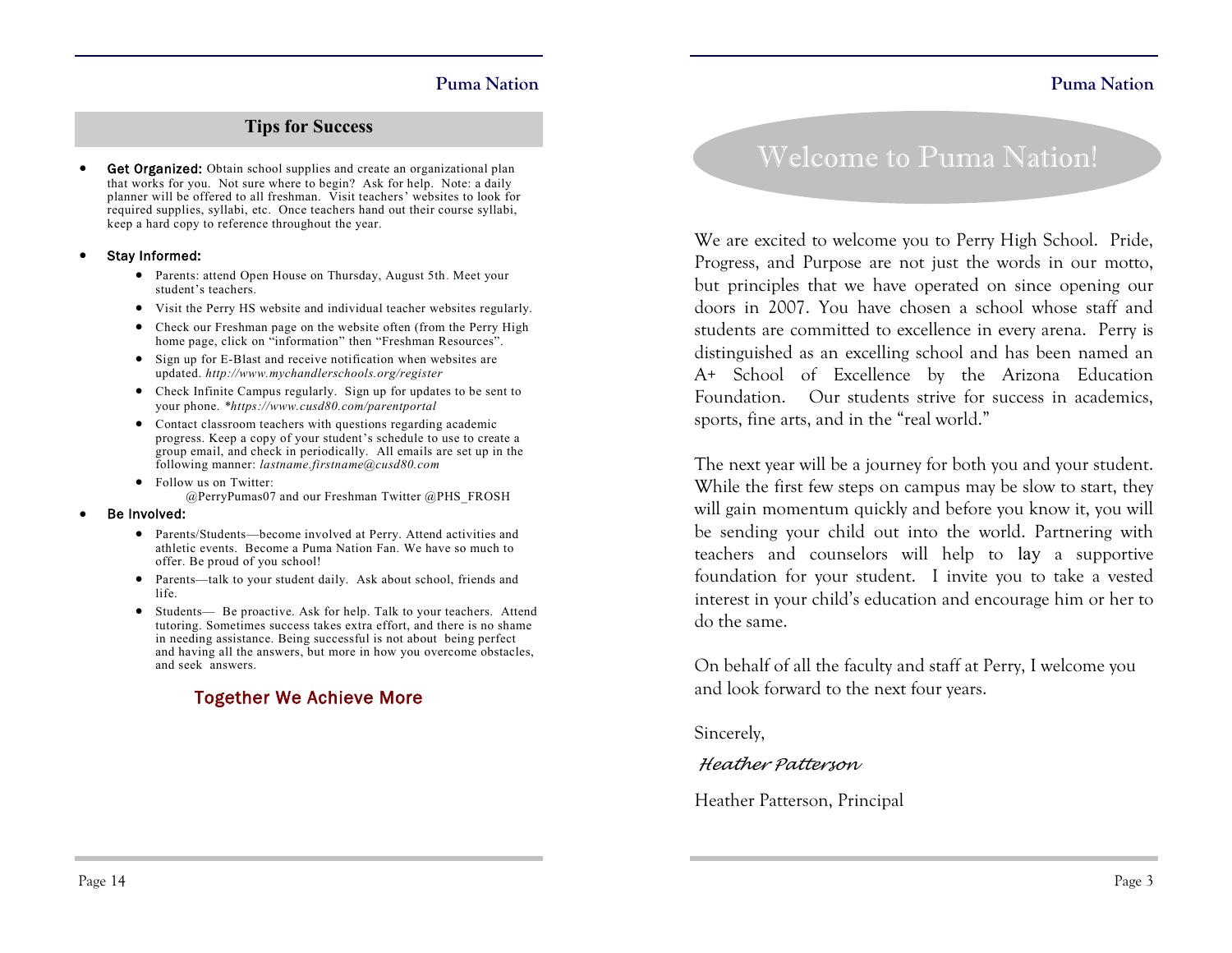## Table of Contents

| <b>Important Numbers</b>                    | 5     |
|---------------------------------------------|-------|
| Counseling                                  | $6-7$ |
| Academics & Graduation Requirements         | 8.9   |
| Honors, Advanced Placement, Dual Enrollment | 10    |
| STEM Program, Testing & Resources           | 11    |
| Clubs and Activities                        | 12    |
| Athletics                                   | 13    |
| <b>Tips for Success</b>                     | 14    |
| Fab F.R.O.S.H                               | 15    |



Athletics

#### Mrs. Jennifer Burks - Athletic Director

"Champions do not become champions when they win the event, but in the hours, weeks, months and years they spend preparing for it. The victorious performance itself is merely the demonstration of their championship character."

- T. Alan Armstrong

At Perry High School, the coaches and administration stress the importance of educational athletics. This means that student-athletes learn skills which are an extension of what they are learning in the classroom. They are expected to do more than win games; they are to be strong academic students, good citizens and contributors to our community. Our coaches teach the school motto of pride, purpose and progress. This is why we encourage everyone to participate in athletics year round. We also believe that educational athletics keeps students mentally focused and physically fit. All athletes have the opportunity to work daily with a conditioning coach who will train them in strength, endurance and proper nutrition. Our well rounded student-athletes have received numerous academic and athletic scholarships to varied universities, colleges and military institutions including Harvard, Stanford, Embry Riddle, West Point, and all of our in-state schools.

The other important facet to our athletics program is our fans. Whether it's a swim and dive meet, a softball game, a homecoming football game or any of our hundreds of athletic events, we invite all students, parents, families, and community members to come out and support the Pumas!

| <b>Fall Sports</b>                                                                                                                                                                                           | <b>Winter Sports</b>                                                                 | <b>Spring Sports</b>                                                                                                                                         |
|--------------------------------------------------------------------------------------------------------------------------------------------------------------------------------------------------------------|--------------------------------------------------------------------------------------|--------------------------------------------------------------------------------------------------------------------------------------------------------------|
| Badminton (girls)<br>Cross Country (boys/girls)<br>Football<br>Golf (boys/girls)<br>Pom & Cheer (year round)<br>Swim & Dive (boys/girls)<br>Tennis (Freshman)<br>Volleyball (girls)<br>Unified Flag Football | Basketball (boys/girls)<br>Soccer (boys/girls)<br>Wrestling<br><b>Unified Soccer</b> | Baseball<br>Softball<br>Tennis (Varsity boys/girls)<br>Track (boys/girls)<br>Volleyball (boys)<br>Sand V-Ball (girls)<br>Unified Basketball<br>Unified Track |

*All student athletes must have a current physical, birth certificate, and insurance information for a clearance card. Clearance packet should be completed online at [https://www.registermyathlete.com.](https://www.registermyathlete.com/)*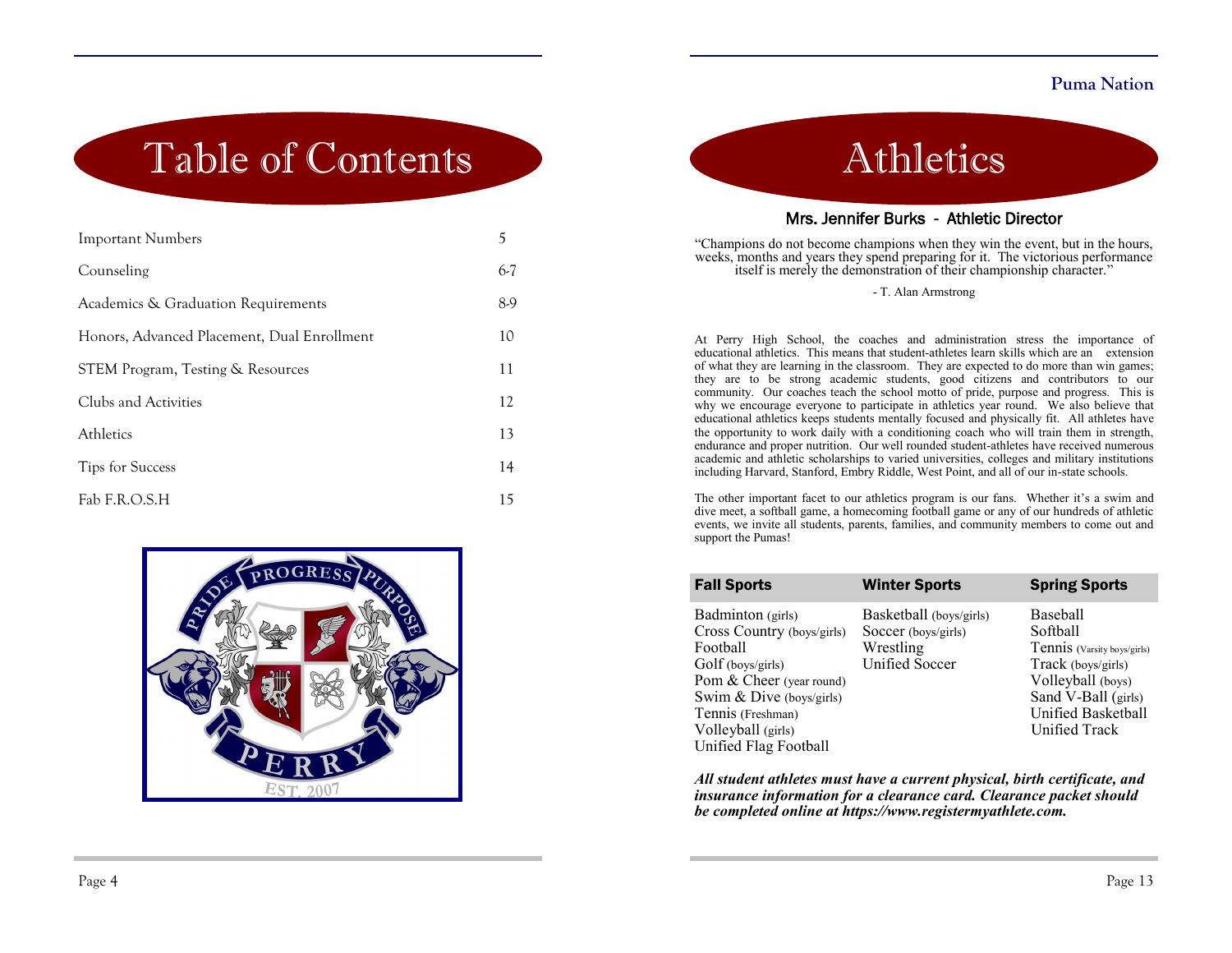# Clubs & Activities

#### Mrs. Michelle Daly

"Vow to be valiant; resolve to be radiant; determine to be dynamic; strive to be sincere; aspire to be attuned."

- William Arthur Ward

The next four years may seem like a long time, but it will go by incredibly fast. One key point to really enjoying high school and all that it has to offer is to get involved. It's a great way to meet people and get connected with the Puma Nation. When it comes to activities, Perry has something for everyone. We currently have more than 70 active clubs on campus with more being formed. Within the first three weeks of school, we will have Rush Week, which allows you to see all that the clubs on campus have to offer and see which might be of interest for you. During the school year, the clubs have many projects that provide opportunities for you to volunteer and help make a difference in our community.

#### Just to list a few:

| African American Cultural Club | Meditation                           |
|--------------------------------|--------------------------------------|
| Art Club                       | Mountain Bike                        |
| ASL and Deaf Culture           | National Honor Society*              |
| Asian Culture                  | Orchestra                            |
| Chess                          | Philosophers of Perry                |
| Computer Programmers United    | Best Buddies*                        |
| Esports/Gaming                 | Rho Kappa                            |
| FCA.                           | Spanish National Honor Society       |
| Financial Literacy             | Sparrow                              |
| French                         | Students Unified for Modern Movement |
| German                         | Student Government*                  |
| Guitar                         | Theatre                              |
| Key Club                       | Women in STEM                        |
| Knitting                       | Wrestling                            |
| $LINK*$                        |                                      |
| Math                           |                                      |

*\*Notes a club that has an application process*

*Do you have an idea? See Mrs. Daly in the Activity Office for steps to forming your own club.*

### Important Numbers

| <b>Principal-Heather Patterson</b><br>patterson.heather@cusd80.com                | 480.224.2807 |
|-----------------------------------------------------------------------------------|--------------|
| <b>Assistant Principal, Curriculum–Clint Beauer</b><br>beauer.clint@cusd80.com    | 480.224.2833 |
| <b>Assistant Principal-Kevin Ames</b><br>ames.kevin@cusd80.com                    | 480.224.2832 |
| <b>Assistant Principal, Activities-Michelle Daly</b><br>dalv.michelle@cusd80.com  | 480.224.2829 |
| <b>Assistant Principal, Athletics-Jennifer Burks</b><br>burks.jennifer@cusd80.com | 480.224.2822 |

Dean of Students/9th Grade Administrator-Jennifer De La Torre 480.224.2809 *delatorre.jennfer@cusd80.com*

| <b>Attendance Office</b> | 480.224.2803 |
|--------------------------|--------------|

\* *All student absences/tardies must be called in within 24 hours in order to be excused. Perry High School is a closed campus. Any student who needs to leave campus during the day MUST be signed out in the attendance office by a parent/ legal guardian. Listed emergency contacts are for emergencies only & ARE NOT considered a student pick up list. If parent requires someone else to pick up their student, parent must send in a signed, hand written note with their student at the start of the day.*

*\* Per district policy, after 10 consecutive absences, a student will be dropped from his/ her classes. Since regular attendance is key to student success, students should be in class on a daily basis. By law students must attend 90% of class sessions to receive credit for the course. If students are absent more than 15 class sessions (excused or unexcused), they may be required to make up the hours or they may not earn credit for the course.* 

| <b>Bookstore</b>                                         | 480.224.2862 |
|----------------------------------------------------------|--------------|
| <b>Health Office</b>                                     | 480.224.2802 |
| Registrar-Cindy Zepeda                                   | 480.224.2824 |
| Zepeda.cynthia@cusd80.com                                |              |
| <b>Special Education Department Chair-Shara Billings</b> | 480.224.9283 |
| billings.shara@cusd80.com                                |              |
| <b>Perry High School</b>                                 |              |
| 1919 E. Queen Creek Drive                                |              |
| <b>Gilbert, AZ 85297</b>                                 |              |
| Phone: 480.224.2800                                      |              |
|                                                          |              |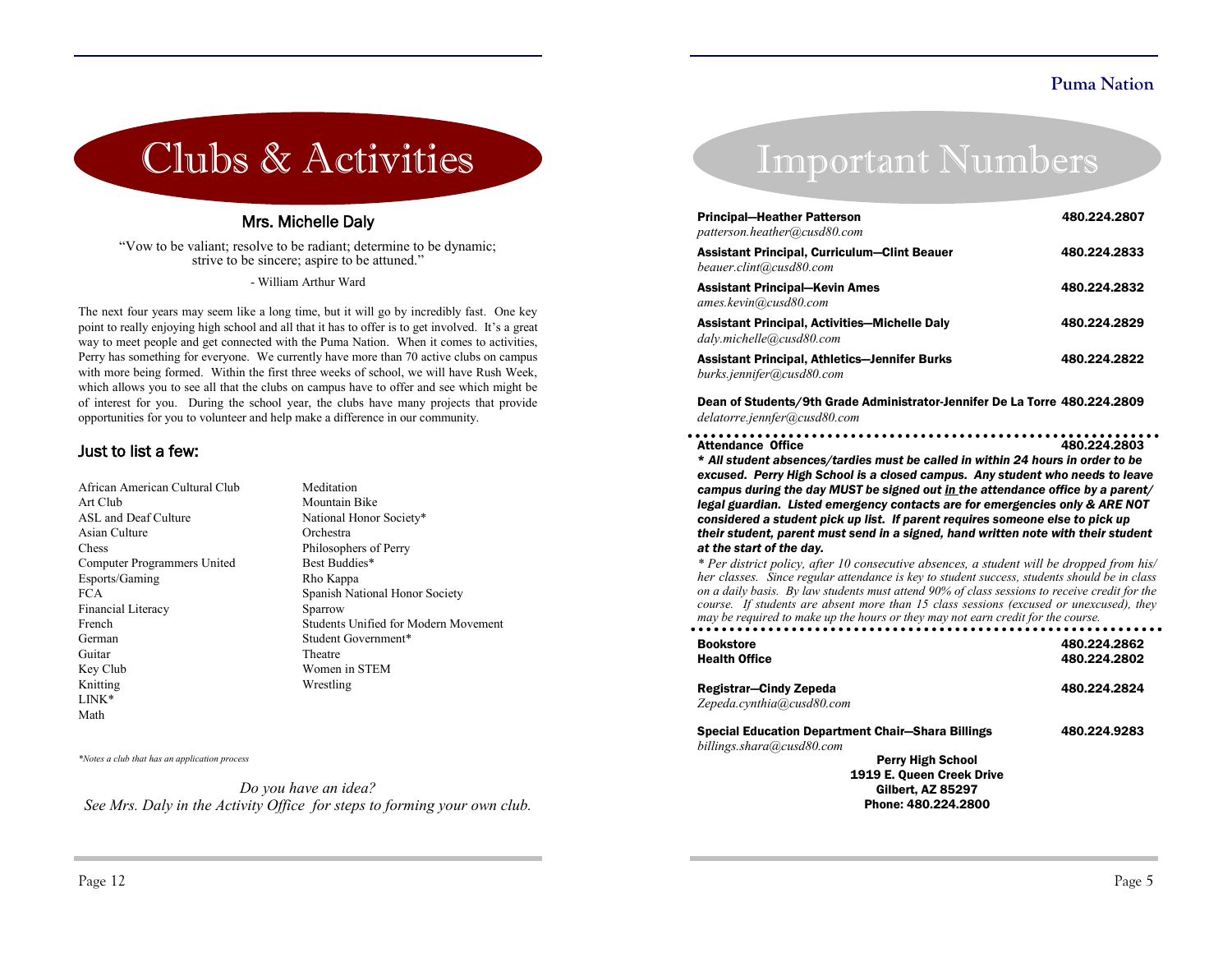## Counseling

"Don't wait until everything is just right. It will never be perfect. There will always be challenges, obstacles and less than perfect conditions. So what. Get started now. With each step you take, you will grow stronger and stronger, more and more skilled, more and more self-confident and more successful."

-Mark Victor Hansen

#### Welcome Class of 2025

We are so excited to have you join Puma Nation and are here to help you navigate the next chapter in your life. The transition to high school can be intimidating for freshman. There are more people, bigger buildings, new expectations, numerous choices, graduation requirements—oh, and don't forget, memories to make. While it can be overwhelming, it is important to take a breath and take the first steps toward success. As you walk through the next four years, know that you are not alone in your journey. Besides the wonderful teachers you will encounter, you have a great resource in your counselors. We are here to guide you toward success by providing support and assistance from the minute you walk on campus to the tossing of your graduation cap in May of 2025! Don't blink, it will be here before you know it!

This handbook is to serve as a reference for you and your parents in your first year as a Puma. There are so many tools available to you if you choose to use them. In your first year, we will be here to help you learn the ropes. If you have any questions, please do not hesitate to ask.

#### Sincerely,

*Kirstin Gregg,* Counseling Department Chair *Jennifer De La Torre,* 9th Grade Administrator/Dean of Students

#### STEM Program, Testing, Resources

#### **STEM**

Students enrolled in the PHS STEM Diploma and STEM Scholar Diploma Program will participate in a unique academic program that includes additional math, science and technology courses as well as summer institutes.

Perry's STEM Program is directed towards promoting the importance of high school achievement and the value of rigorous course work. The ultimate goal of the program is to prepare students for college readiness in science, medicine, engineering and math majors. Students who complete the program and earn a STEM Diploma or STEM Scholar Diploma, will receive several academic endorsements and special recognition at graduation.

Any student who is interested in the Engineering, or Computer Science fields is encouraged to apply. Please contact Mr. Fred Mann for more information.

#### **Testing**

The PSAT is a pre-curser to the SAT College Entrance Exam. While mostly taken by sophomores and juniors, it is open to any student and is offered annually in the fall. Test dates for each year can be found on the following website: *http:// www.cusd80.com/domain/3292*. While the ACT and SAT can be taken at any time by any student, most wait until their junior year to test. We do, however, encourage all grade levels to participate. If you have questions in regards to testing, both the counseling department and the Career Center are valuable resources.

#### Tutoring

Perry offers an extensive tutoring schedule for every curricular area. This schedule will be available on line and is subject to change. Students may find that they will have to put more effort and time into their high school coursework, and our exceptional staff is here to provide them support. Please, encourage your student to take advantage of this wonderful opportunity.

#### Infinite Campus

In high school, students are expected to begin managing their own education. Students are encouraged to check their grades on a regular basis. This can be done easily with Infinite Campus. Students will receive a school password and directions for access. Parents are also provided their own login information which also gives access to student grades. Instructions on how to create your Parent Portal will be distributed at the start of the year.

#### CUSD Counseling and Social Services

Educating our youth is a group effort that goes beyond the classroom. Our district counseling and social services department has developed a program designed to support parents in navigating the challenges and opportunities of their student's high school career. Please visit our district website, cusd80.com, and click on the Counseling and Social Services department to learn about the many resources and supports that are available.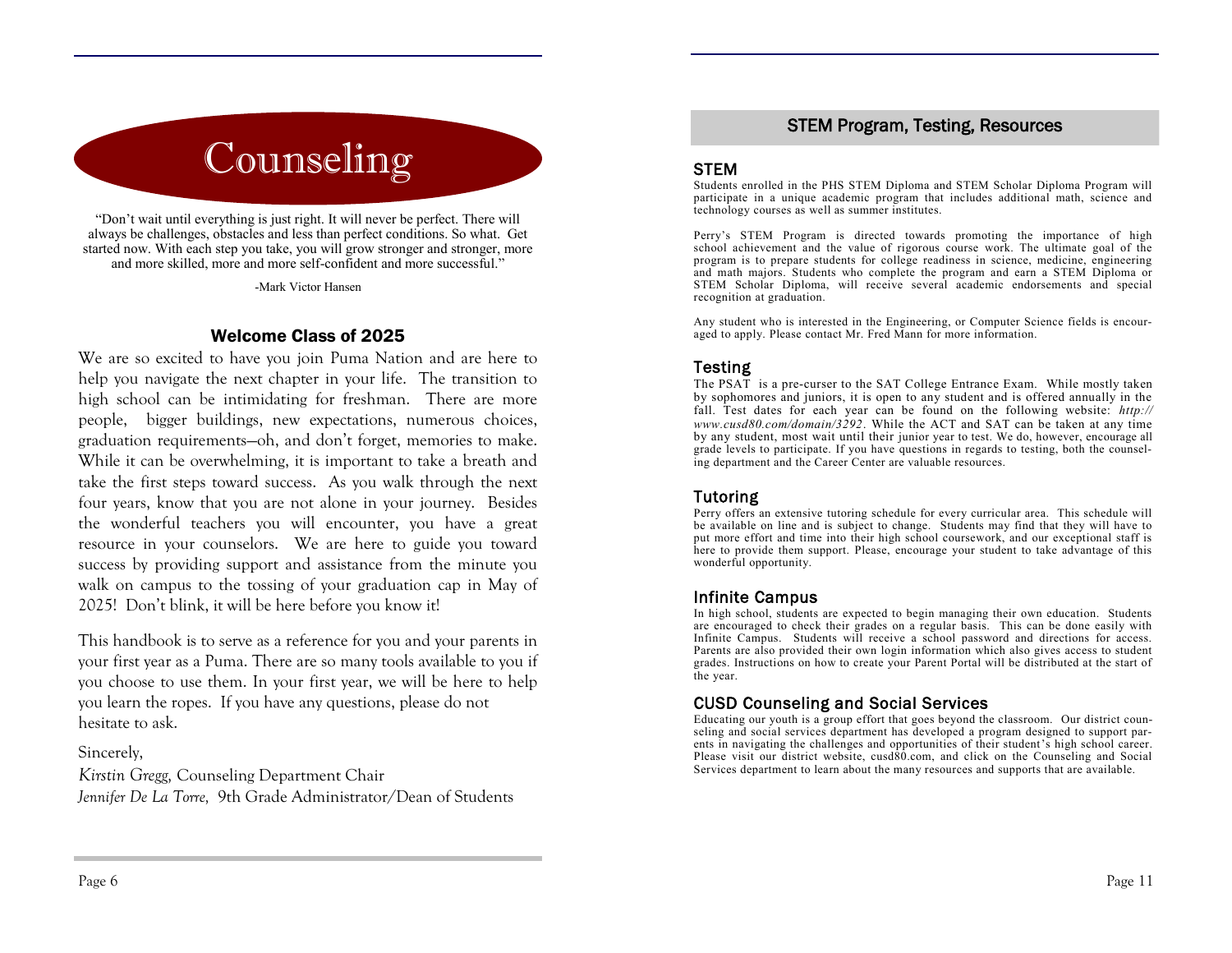#### Honors, Advanced Placement, and Dual Enrollment

#### Honors Courses

Perry High School offers a number of honors courses. These classes are assigned weighted grades due to the academic rigor and higher expectation in the work required. The gradepoint value for these classes are:  $A=5.0$ ,  $B=4.0$ ,  $C=3.0$ ,  $D=1.0$ ,  $F=0$ . Weighted courses are listed with Honors and AP (Advanced Placement) designations in their titles. Grade point average (GPA) for transferring students is recomputed in order to align the transferring classes with the courses offered at Chandler Unified School District high schools. Transfer students will receive weighted grades only for those classes that align to Perry's AP and Honors classes.

#### Advanced Placement

Advanced Placement courses prepare students to take the national Advanced placement examination given in late spring of each school year. Students may be granted Advanced Placement status and/or college credit on the basis of how well they perform on these tests. Students are not required to take an advanced placement course to be eligible to take an advanced placement examination; however, students enrolled in AP courses are expected to take the AP exam. AP/Honors classes are not available to homebound students.

College credits can be reviewed at *https://apstudent.collegeboard.org/creditandplacement*.

#### Dual Enrollment

Dual enrollment classes are Maricopa Community College academic and occupational classes offered on the high school campus and taught by high school instructors who meet community college guidelines. Students enrolled in dual enrollment courses and who pay the registration and class fees are eligible to receive college credit while still in high school. It is highly recommend that students research potential colleges and universities in order to understand how these credits will transfer. Additional information can be found at the following website: *www.cgc.edu/dual*.

#### A look into the future…

While graduation is a "long" four years away, it will be here before you know it. The freshman grade point average sets the foundation for future achievements.

#### Seniors Graduating with Honors

Senior class students who are members of National Honors Society shall graduate with honors. Application process for NHS begins students sophomore year.

#### Seniors Graduating with High Honors

Senior class students who have a grade point average of 3.5 or better (computed at the end of the 7th semester) and who have completed or are completing six honors classes (12 honor semester classes) for 8 semesters of work shall graduate with High Honors. At least one honors class must be taken during senior year.

#### Seniors Graduation as a Distinguished Scholar

Senior class students who have a grade point average of 3.8 or better (computed at the end of the 7th semester) who are members of NHS, and who have completed six honors classes (12 honor semester classes) and 24 credits will graduate as a Distinguished Scholar. At least one honors class must be taken during senior year.

| <b>Alpha Split</b>          | <b>Counselor</b>                                                      | <b>Phone Number</b> |
|-----------------------------|-----------------------------------------------------------------------|---------------------|
| A-Carl                      | <b>Holli Cagle</b><br>cagle.holli@cusd80.com                          | 480.224.2812        |
| <b>Carm-Fig</b>             | Nicole Gena<br>nicole.gena@cusd80.com                                 | 480.224.2815        |
| Fih-Huf                     | <b>Courtney Conroy</b><br>conroy.courtney@cusd80.com                  | 480.224.2813        |
| <b>Hug-Mars</b>             | <b>Kirstin Gregg</b><br>gregg.kirstin@cusd80.com                      | 480.224.2811        |
| Mart-Park                   | <b>Geraldine Jaramillo-Mack</b><br>jaramillomack.geraldine@cusd80.com | 480.224.2818        |
| Parl-Sek                    | <b>Mark Nold</b><br>nold.mark@cusd80.com                              | 480.224.2836        |
| <b>Sel-Wev</b>              | <b>Tracey Mahon</b><br>mahon.tracey@cusd80.com                        | 480.224.2816        |
| <b>STEM &amp; Wez-Z</b>     | <b>Fred Mann</b><br>mann.fred@cusd80.com                              | 480.224.2947        |
| <b>Counseling Assistant</b> | <b>Catherine Hendon</b><br>hendon.catherine@cusd80.com                | 480.224.2814        |
| <b>Career Center</b>        | <b>Jocelyn Whiteneck</b><br>whiteneck.jocelyn@cusd80.com              | 480.224.2993        |

#### APPOINTMENTS

Counselors are available before and after school and at lunch without an appointment. To schedule an appointment, email or call Mrs. Catherine Hendon.

#### CAREER CENTER

How do freshmen prepare for scholarships? Getting involved in outside activities will make your scholarship application stand out. Whether it is joining a club or helping out in the community, involvement shows that you can handle more than just academics. Colleges and universities are interested in someone who is unique and who will contribute to their school. Whichever activity you choose, stick with it, maybe even work towards a leadership position within that club, sport or organization. Being able to commit to high school activities shows that you will likely commit to those in college and leadership skills will behoove you in any post secondary road you choose.